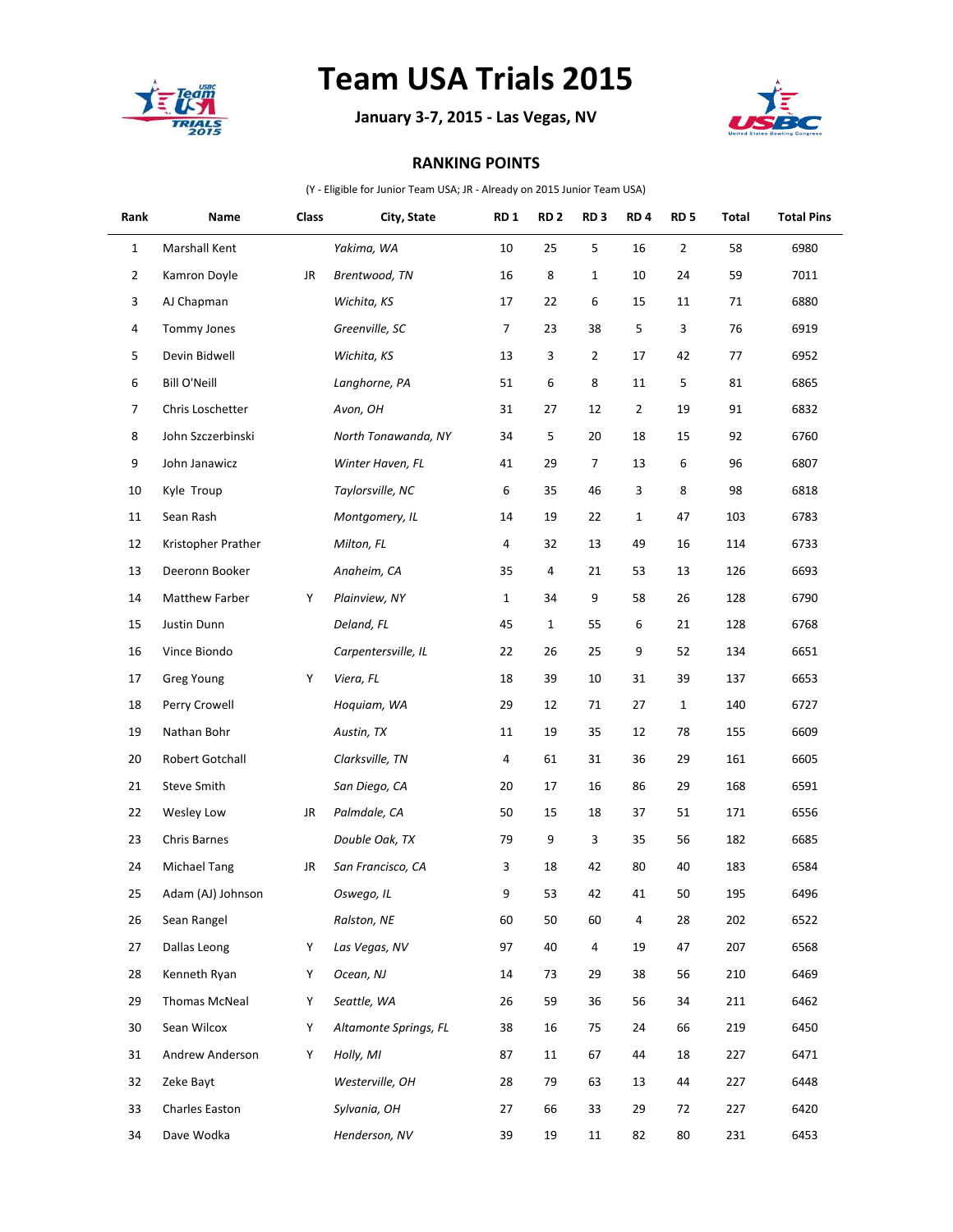| 35 | Darren Tang                 |    | San Francisco, CA       | 8   | 71  | 60  | 59  | 43  | 241 | 6408 |
|----|-----------------------------|----|-------------------------|-----|-----|-----|-----|-----|-----|------|
| 36 | Chad Mee                    | Υ  | Hamburg, NY             | 11  | 30  | 46  | 65  | 92  | 244 | 6411 |
| 37 | Justin Perez                |    | Colorado Springs, CO    | 48  | 33  | 28  | 32  | 108 | 249 | 6396 |
| 38 | Justin Veitch               |    | Kenner, LA              | 25  | 37  | 81  | 45  | 63  | 251 | 6387 |
| 39 | <b>Tyler Cortez Schenck</b> | Υ  | Phoenix, AZ             | 71  | 2   | 44  | 75  | 60  | 252 | 6455 |
| 40 | <b>Tyler Sheehy</b>         | Y  | Sun Prairie, WI         | 44  | 45  | 39  | 113 | 14  | 255 | 6383 |
| 41 | Cody Reichenberger          |    | Sarasota, FL            | 46  | 42  | 29  | 92  | 46  | 255 | 6356 |
| 42 | Joshua Tajiri               |    | Anaheim, CA             | 2   | 123 | 57  | 46  | 35  | 263 | 6475 |
| 43 | Michael Coffey              | JR | Melbourne, FL           | 57  | 60  | 17  | 25  | 108 | 267 | 6367 |
| 44 | <b>Brandon Martin</b>       | Υ  | Derby, KS               | 33  | 57  | 23  | 63  | 94  | 270 | 6348 |
| 45 | <b>Blake Demore</b>         |    | Springfield, MO         | 23  | 40  | 52  | 62  | 95  | 272 | 6338 |
| 46 | Geoffrey Young              |    | Keller, TX              | 37  | 54  | 25  | 98  | 75  | 289 | 6302 |
| 47 | Anthony Pepe                |    | East Elmhurst, NY       | 71  | 100 | 59  | 40  | 21  | 291 | 6316 |
| 48 | Adam Zimmerman              | Υ  | Deer Park, NY           | 19  | 106 | 27  | 138 | 4   | 294 | 6380 |
| 49 | Michael Preston             | JR | Naperville, IL          | 67  | 77  | 119 | 26  | 7   | 296 | 6349 |
| 50 | Dylan Burns                 |    | Garden City, KS         | 31  | 89  | 120 | 7   | 52  | 299 | 6346 |
| 51 | <b>Bryan Eaton</b>          |    | Wyoming, MI             | 71  | 72  | 63  | 82  | 32  | 320 | 6238 |
| 52 | Kyle Sherman                | JR | O'Fallon, MO            | 35  | 129 | 15  | 47  | 102 | 328 | 6274 |
| 53 | Kevin Valmonte              |    | Pomona, CA              | 110 | 64  | 85  | 42  | 27  | 328 | 6267 |
| 54 | Brennan Haugh               | Y  | Faribault, MN           | 90  | 42  | 24  | 108 | 65  | 329 | 6252 |
| 55 | Daniel Hanson               | Υ  | Tacoma, WA              | 55  | 69  | 84  | 21  | 102 | 331 | 6233 |
| 56 | Ryan Wolfe                  | Υ  | Kettering, OH           | 46  | 47  | 68  | 88  | 88  | 337 | 6203 |
| 57 | Alex Scott Martin           | Υ  | Smyrna, GA              | 80  | 24  | 116 | 113 | 10  | 343 | 6274 |
| 58 | Zach Brandt                 | Υ  | Kalamazoo, MI           | 127 | 58  | 49  | 77  | 38  | 349 | 6193 |
| 59 | <b>Tyler James</b>          | Υ  | Deltona, FL             | 60  | 38  | 74  | 106 | 72  | 350 | 6184 |
| 60 | <b>Thomas Peters</b>        | Υ  | Belleville, IL          | 71  | 63  | 108 | 65  | 47  | 354 | 6181 |
| 61 | Sam Cantrell                | Υ  | Citrus Heights, CA      | 82  | 13  | 150 | 95  | 16  | 356 | 6222 |
| 62 | Dakota Vostry               | Y  | Bolingbrook, IL         | 102 | 111 | 97  | 22  | 25  | 357 | 6239 |
| 63 | Brandon Biondo              | Υ  | Carpentersville, IL     | 118 | 94  | 101 | 28  | 20  | 361 | 6220 |
| 64 | Corben Sadowski             | Υ  | Roselle, IL             | 100 | 73  | 104 | 51  | 33  | 361 | 6205 |
| 65 | Michael Martell             | Υ  | Brooklyn, NY            | 149 | 78  | 104 | 30  | 8   | 369 | 6209 |
| 66 | Kyle Duster                 | Y  | La Habra, CA            | 103 | 54  | 31  | 112 | 70  | 370 | 6164 |
| 67 | Aaron Adams                 |    | Roselle, IL             | 147 | 61  | 40  | 20  | 106 | 374 | 6149 |
| 68 | Jayson Robarge              | Y  | Anchorage, AK           | 90  | 81  | 72  | 90  | 45  | 378 | 6152 |
| 69 | Brian Valenta               |    | Lockport, IL            | 104 | 93  | 99  | 8   | 75  | 379 | 6214 |
| 70 | Andrew Diley                | Y  | Conway, SC              | 107 | 75  | 36  | 43  | 121 | 382 | 6163 |
| 71 | <b>Brandon Fietek</b>       |    | Edina, MN               | 70  | 14  | 160 | 103 | 35  | 382 | 6145 |
| 72 | Andrew Herbert              | Y  | Eden, NY                | 92  | 114 | 89  | 72  | 21  | 388 | 6170 |
| 73 | <b>Ryan Winters</b>         | Y  | Livonia, MI             | 108 | 91  | 63  | 71  | 55  | 388 | 6134 |
| 74 | Jacques Kaune               |    | Anchorage, AK           | 115 | 144 | 14  | 33  | 86  | 392 | 6179 |
| 75 | Nicholas Pate               | Y  | Inver Grove Heights, MN | 115 | 69  | 83  | 48  | 85  | 400 | 6116 |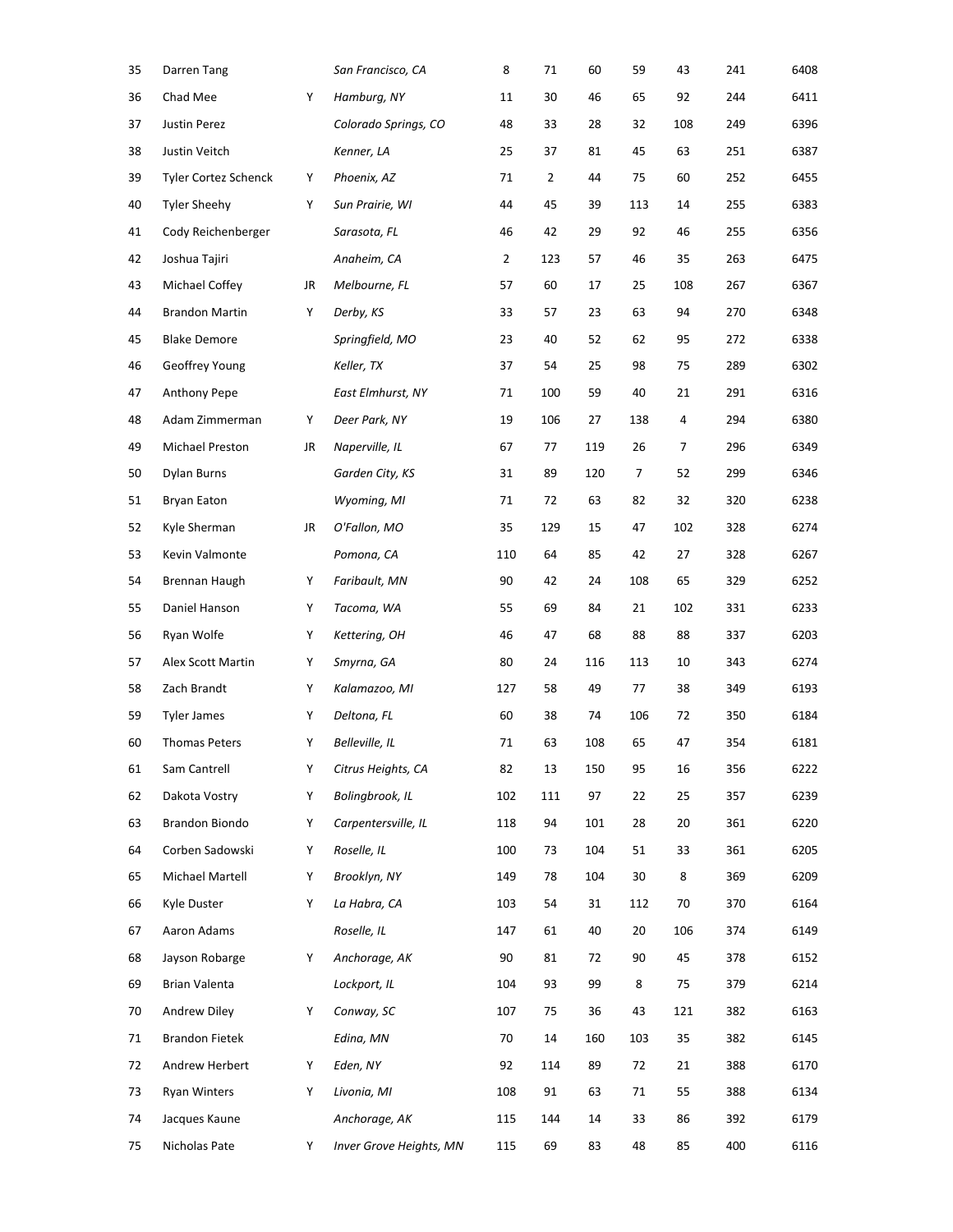| 76  | Kevin Bienko            | Y | <b>Buffalo, NY</b>      | 112 | 117 | 107 | 55  | 12  | 403 | 6161 |
|-----|-------------------------|---|-------------------------|-----|-----|-----|-----|-----|-----|------|
| 77  | <b>Brendon Huntley</b>  |   | Rutherfordton, NC       | 64  | 68  | 66  | 127 | 83  | 408 | 6081 |
| 78  | <b>Ted Pritts</b>       |   | Little Elm, TX          | 85  | 10  | 140 | 76  | 100 | 411 | 6125 |
| 79  | Kyle Koprowitz          | Y | Giarad, IL              | 30  | 91  | 109 | 127 | 54  | 411 | 6117 |
| 80  | William Duen            | Y | Indianapolis, IN        | 49  | 48  | 89  | 111 | 114 | 411 | 6095 |
| 81  | <b>Trent Mitchell</b>   | Y | Chicago, IL             | 51  | 87  | 50  | 102 | 124 | 414 | 6087 |
| 82  | Russ Oviatt             | Y | Sioux Falls, SD         | 40  | 46  | 143 | 104 | 83  | 416 | 6065 |
| 83  | Steve Lemke             |   | Nacogdoches, TX         | 23  | 120 | 78  | 78  | 120 | 419 | 6097 |
| 84  | Tyler Sadowski          |   | Roselle, IL             | 58  | 84  | 94  | 73  | 113 | 422 | 6076 |
| 85  | Riley N. Smith          |   | Kenosha, WI             | 113 | 105 | 113 | 22  | 74  | 427 | 6103 |
| 86  | Taylor Koerner          | Y | Faribault, MN           | 42  | 138 | 96  | 93  | 59  | 428 | 6070 |
| 87  | William Goodman         | Y | O'Fallon, IL            | 71  | 109 | 87  | 69  | 92  | 428 | 6064 |
| 88  | Ronnie Fujita           | Y | El Sobrante, CA         | 56  | 36  | 162 | 108 | 69  | 431 | 6029 |
| 89  | Andrew Heritage         | Y | Beaverton, OR           | 51  | 122 | 93  | 126 | 40  | 432 | 6079 |
| 90  | Joseph Grondin          | Y | San Pedro, CA           | 54  | 120 | 112 | 61  | 87  | 434 | 6067 |
| 91  | Eric Espinda            |   | Albuquerque, NM         | 59  | 86  | 98  | 81  | 111 | 435 | 6051 |
| 92  | Kyle Krol               | Y | <b>Tinley Park, IL</b>  | 132 | 42  | 134 | 57  | 75  | 440 | 6036 |
| 93  | Ric McCormick           | Y | Cincinnati, OH          | 62  | 125 | 68  | 117 | 70  | 442 | 6028 |
| 94  | Kendle Miles            | Y | Kennesaw, GA            | 66  | 125 | 51  | 95  | 110 | 447 | 6022 |
| 95  | <b>Mark Curtis</b>      |   | Torrance, CA            | 63  | 96  | 60  | 93  | 137 | 449 | 5992 |
| 96  | Darryl Carreon          |   | Woodbridge, VA          | 155 | 127 | 56  | 74  | 37  | 449 | 5988 |
| 97  | Jake Provenzano         | Y | Wichita, KS             | 135 | 31  | 77  | 65  | 144 | 452 | 5999 |
| 98  | Scott Anderson          |   | Mankato, MN             | 20  | 99  | 120 | 87  | 128 | 454 | 6041 |
| 99  | Randy Cote              |   | Red Rock, AZ            | 119 | 49  | 102 | 129 | 58  | 457 | 6013 |
| 100 | Kyle King               |   | Glendale, AZ            | 100 | 79  | 131 | 123 | 31  | 464 | 6034 |
| 101 | <b>Tyler Boe</b>        | Y | Redmond, WA             | 133 | 7   | 80  | 145 | 106 | 471 | 6010 |
| 102 | Jonathan Bowman         | Y | Peru, NY                | 83  | 109 | 102 | 115 | 64  | 473 | 5999 |
| 103 | Michael Eaton           |   | Mason, OH               | 129 | 75  | 91  | 84  | 95  | 474 | 5983 |
| 104 | Ryan Patterson          | Y | Washington, WV          | 43  | 138 | 135 | 100 | 60  | 476 | 5983 |
| 105 | Matthew Zweig           | Y | Tempe, AZ               | 69  | 96  | 48  | 131 | 134 | 478 | 5961 |
| 106 | Joey Krison             |   | Anchorage, AK           | 138 | 96  | 73  | 54  | 118 | 479 | 5965 |
| 107 | <b>Bradley Crouse</b>   | Y | Nazareth, PA            | 89  | 164 | 52  | 50  | 128 | 483 | 5952 |
| 108 | Eric Gauroniak          | Y | Palm City, FL           | 95  | 137 | 149 | 38  | 67  | 486 | 5977 |
| 109 | Daniel Kimmer           | Y | Monticello, MN          | 65  | 28  | 157 | 121 | 116 | 487 | 5945 |
| 110 | Alexander George        | Y | Wichita, KS             | 104 | 54  | 86  | 150 | 98  | 492 | 5934 |
| 111 | Justin Zwaschka         | Y | St. Joseph, MO          | 78  | 134 | 54  | 107 | 122 | 495 | 5954 |
| 112 | <b>Brian Monnette</b>   | Y | Lakewood, WA            | 98  | 88  | 125 | 95  | 91  | 497 | 5954 |
| 113 | Mick Eaton              |   | Wyoming, MI             | 83  | 82  | 129 | 64  | 139 | 497 | 5937 |
| 114 | Jack Celmer             | Y | Wernersville, PA        | 148 | 115 | 75  | 78  | 81  | 497 | 5918 |
| 115 | <b>Matthew Stephens</b> | Y | Egg Harbor Township, NJ | 71  | 52  | 124 | 146 | 115 | 508 | 5901 |
| 116 | Nicholas Duplan         | Y | Citrus Heights, CA      | 138 | 142 | 34  | 59  | 140 | 513 | 5910 |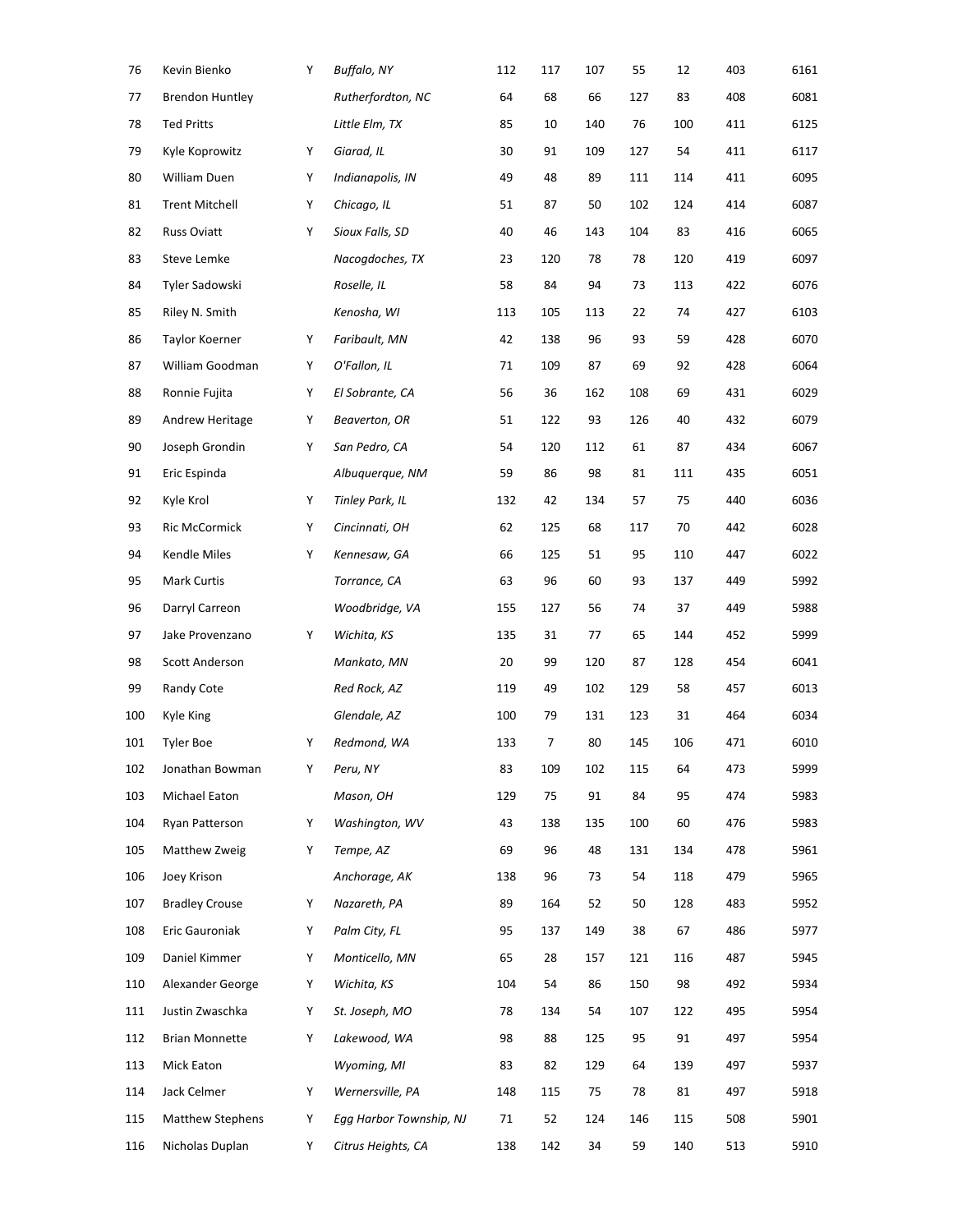| 117 | <b>Conor Mulderrig</b> | Υ | Winston Salem, NC              | 160 | 148 | 79  | 52  | 79  | 518 | 5873 |
|-----|------------------------|---|--------------------------------|-----|-----|-----|-----|-----|-----|------|
| 118 | Mason Yamada           | Υ | Kenai, AK                      | 80  | 131 | 45  | 133 | 136 | 525 | 5900 |
| 119 | Nathan Ricks           | Υ | <b>Boynton Beach, FL</b>       | 71  | 108 | 58  | 122 | 170 | 529 | 4810 |
| 120 | Aaron Yuratovich       | Υ | Olathe, KS                     | 108 | 116 | 68  | 119 | 125 | 536 | 5886 |
| 121 | <b>Austin Thompson</b> | Υ | San Diego, CA                  | 93  | 50  | 135 | 140 | 125 | 543 | 5856 |
| 122 | Jacob Fukuyama         |   | Aiea, HI                       | 133 | 67  | 145 | 136 | 62  | 543 | 5839 |
| 123 | <b>Brandon Wanders</b> | Υ | Trabuco Canyon, CA             | 145 | 107 | 157 | 70  | 68  | 547 | 5824 |
| 124 | Benjamin Hardin        | Υ | Tampa, FL                      | 98  | 104 | 164 | 100 | 88  | 554 | 5832 |
| 125 | Darwin Wimer           |   | Mesquite, NV                   | 94  | 154 | 40  | 130 | 149 | 567 | 5808 |
| 126 | Joshua Rondino         | Υ | Lilburn, GA                    | 111 | 83  | 99  | 149 | 141 | 583 | 5772 |
| 127 | Matthew Diamond        | Υ | Dayton, OH                     | 67  | 150 | 128 | 138 | 101 | 584 | 5783 |
| 128 | Justin Bui             |   | Terrytown, LA                  | 95  | 160 | 133 | 65  | 132 | 585 | 5769 |
| 129 | Cory Lenz              |   | Rockford, IL                   | 121 | 166 | 129 | 89  | 82  | 587 | 5754 |
| 130 | Robert Altieri         |   | Vancouver, WA                  | 87  | 111 | 141 | 119 | 138 | 596 | 5774 |
| 131 | Patrick Hanrahan       | Υ | Greenwich, CT                  | 123 | 159 | 19  | 141 | 154 | 596 | 5748 |
| 132 | <b>Briley Haugh</b>    | Υ | Faribault, MN                  | 158 | 129 | 118 | 91  | 105 | 601 | 5733 |
| 133 | <b>Reed Ross</b>       | Υ | Faribault, MN                  | 169 | 128 | 114 | 33  | 164 | 608 | 5583 |
| 134 | Jacob Kersten          | Υ | Clarkston, MI                  | 140 | 89  | 147 | 143 | 90  | 609 | 5720 |
| 135 | Joshua Pate            | Υ | <b>Inver Grove Heights, MN</b> | 123 | 100 | 123 | 155 | 118 | 619 | 5722 |
| 136 | Jaxon Helland          | Υ | Mound, MN                      | 142 | 152 | 104 | 124 | 98  | 620 | 5740 |
| 137 | Lucas Vernon           | Υ | Lee'S Summit, MO               | 162 | 103 | 139 | 85  | 134 | 623 | 5671 |
| 138 | <b>Brandon Dodge</b>   | Υ | North Bend, NE                 | 125 | 131 | 111 | 104 | 155 | 626 | 5683 |
| 139 | Benjamin Walk          |   | Lincoln, NE                    | 159 | 65  | 137 | 125 | 145 | 631 | 5650 |
| 140 | Nicholas Binetti       | Υ | St. Charles, IL                | 122 | 168 | 138 | 98  | 111 | 637 | 5641 |
| 141 | <b>Terrance Rock</b>   | Υ | Henderson, NV                  | 143 | 95  | 94  | 152 | 157 | 641 | 5608 |
| 142 | Alec Dudley            | Υ | Anchorage, AK                  | 120 | 133 | 81  | 148 | 163 | 645 | 5557 |
| 143 | Christopher Canterbury | Υ | South Charleston, WV           | 130 | 145 | 146 | 117 | 123 | 661 | 5659 |
| 144 | Joseph Smith           |   | Watervliet, NY                 | 106 | 113 | 148 | 164 | 130 | 661 | 5601 |
| 145 | Andrew Bonin           | Y | Greenwood, AR                  | 131 | 143 | 120 | 137 | 131 | 662 | 5654 |
| 146 | Jose Pluma             |   | Fairbanks, AK                  | 137 | 146 | 115 | 144 | 125 | 667 | 5634 |
| 147 | Nicholas Carbonetto    | Υ | <b>Bluffton, NY</b>            | 166 | 100 | 110 | 135 | 159 | 670 | 5540 |
| 148 | <b>Tristan Leven</b>   | Υ | Perry Hall, MD                 | 162 | 84  | 159 | 153 | 117 | 675 | 5544 |
| 149 | George Duke            |   | Vidor, TX                      | 127 | 156 | 156 | 134 | 104 | 677 | 5609 |
| 150 | Holden Luke            | Y | Sioux Falls, SD                | 161 | 157 | 117 | 110 | 133 | 678 | 5593 |
| 151 | Ben Buhlman            | Y | South Elgin, IL                | 157 | 118 | 155 | 115 | 147 | 692 | 5536 |
| 152 | Nicholas Alford        |   | Moreno Valley, CA              | 150 | 154 | 160 | 132 | 97  | 693 | 5560 |
| 153 | Phillip Friedman       | Y | East Brunswick, NJ             | 85  | 165 | 166 | 147 | 146 | 709 | 5476 |
| 154 | Nicholas Pollak        | Y | Las Vegas, NV                  | 151 | 161 | 88  | 156 | 155 | 711 | 5451 |
| 155 | Gary Ward              |   | El Paso, TX                    | 117 | 158 | 154 | 142 | 153 | 724 | 5498 |
| 156 | Joshua Franz           |   | Tucson, AZ                     | 172 | 118 | 153 | 150 | 143 | 736 | 5361 |
| 157 | Chris Hefner           |   | Fullerton, CA                  | 136 | 162 | 126 | 163 | 151 | 738 | 5407 |